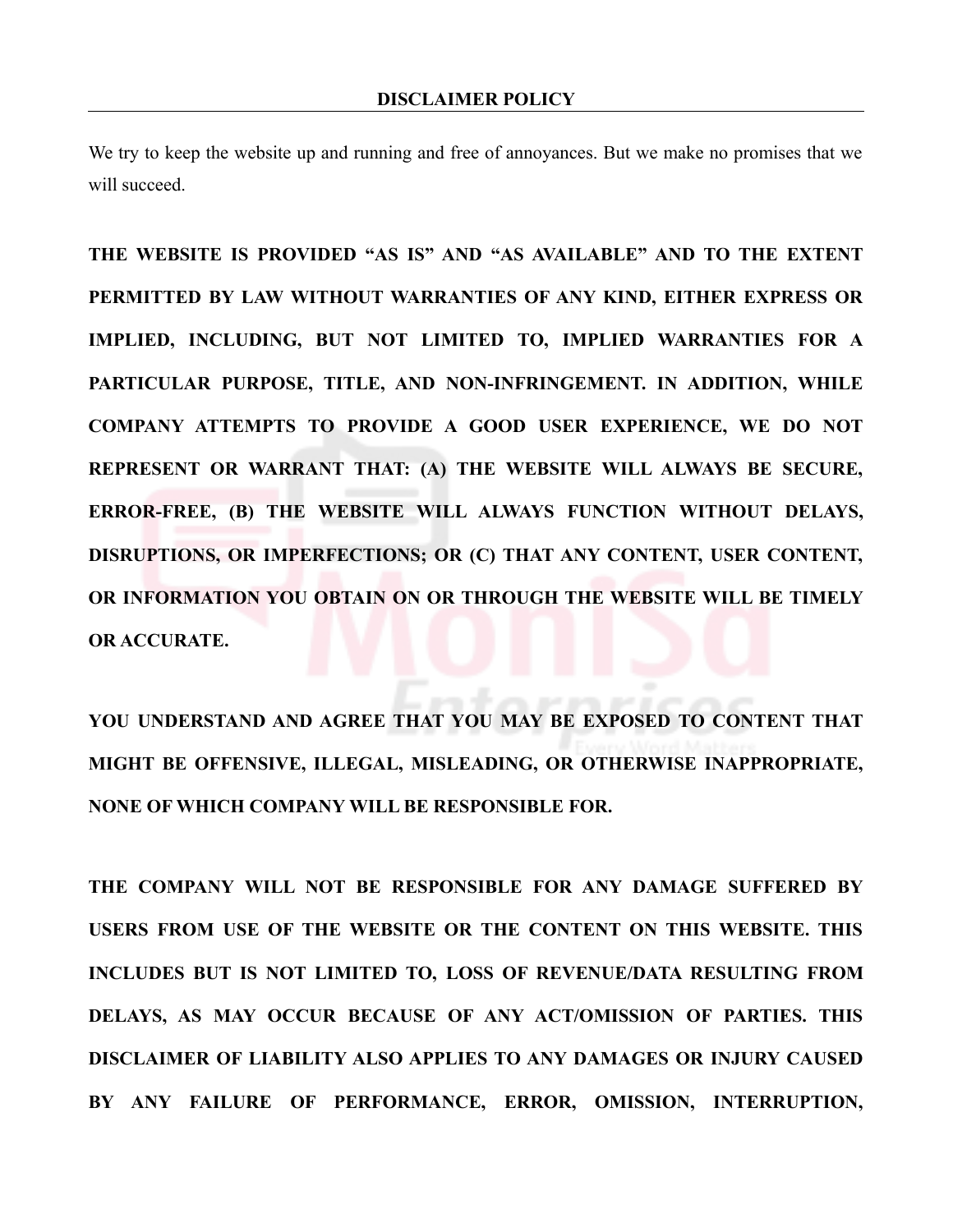**DELETION, DEFECT, DELAY IN OPERATION OR TRANSMISSION, COMPUTER VIRUS, COMMUNICATION LINE FAILURE, THEFT OR DESTRUCTION OR UNAUTHORIZED ACCESS TO, ALTERATION OF, OR USE OF RECORD, WHETHER FOR BREACH OF CONTRACT, TORTUOUS BEHAVIOUR, NEGLIGENCE, OR UNDER ANY OTHER CAUSE OF ACTION.**

**THE COMPANY ALSO MAKES IT CLEAR THAT IT SHALL NOT BE HELD LIABLE FOR ANY DAMAGE/HURT/INCONVENIENCE CAUSED TO THE USER THROUGH THE COURSE OF USAGE OF THE WEBSITE AND/OR CONTENT OR AS A RESULT OF THE USERS' ACTIONS. THE COMPANY MAKES NO REPRESENTATIONS OR WARRANTIES AS TO THE CONDUCT OF THE USERS.** 

**THE CONTENT ON THE WEBSITE ARE INTENDED TO BE SUBJECT TO AVAILABILITY, WITHOUT ANY PROMISES OR GUARANTEES ON THE SAME BY THE COMPANY OR BY THE WEBSITE, AND WHILE CERTAIN INFORMATION AVAILABLE ON THE WEBSITE IS THE PROPERTY OF THE COMPANY AND THE COMPANY ENDEAVOURS TO KEEP THE SAID INFORMATION UPDATED AND ACCURATE, THE COMPANY SHALL NOT MAKE NO REPRESENTATIONS OR WARRANTIES OF ANY KIND, EXPRESS OR IMPLIED, ABOUT THE COMPLETENESS, ACCURACY, RELIABILITY, SUITABILITY OR AVAILABILITY WITH RESPECT TO THE WEBSITE OR THE INFORMATION, OR RELATED GRAPHICS CONTAINED ON THE WEBSITE FOR ANY PURPOSE. ANY RELIANCE YOU PLACE ON SUCH INFORMATION IS THEREFORE STRICTLY AT YOUR OWN RISK.**

**THE COMPANY BEARS NO RESPONSIBILITY WHATSOEVER FOR ANY CONSEQUENCES ARISING FROM THE USE OF THE WEBSITE BY USERS. THE USE OF THE WEBSITE IS THE SOLE RESPONSIBILITY OF THE USER (OR LEGALLY**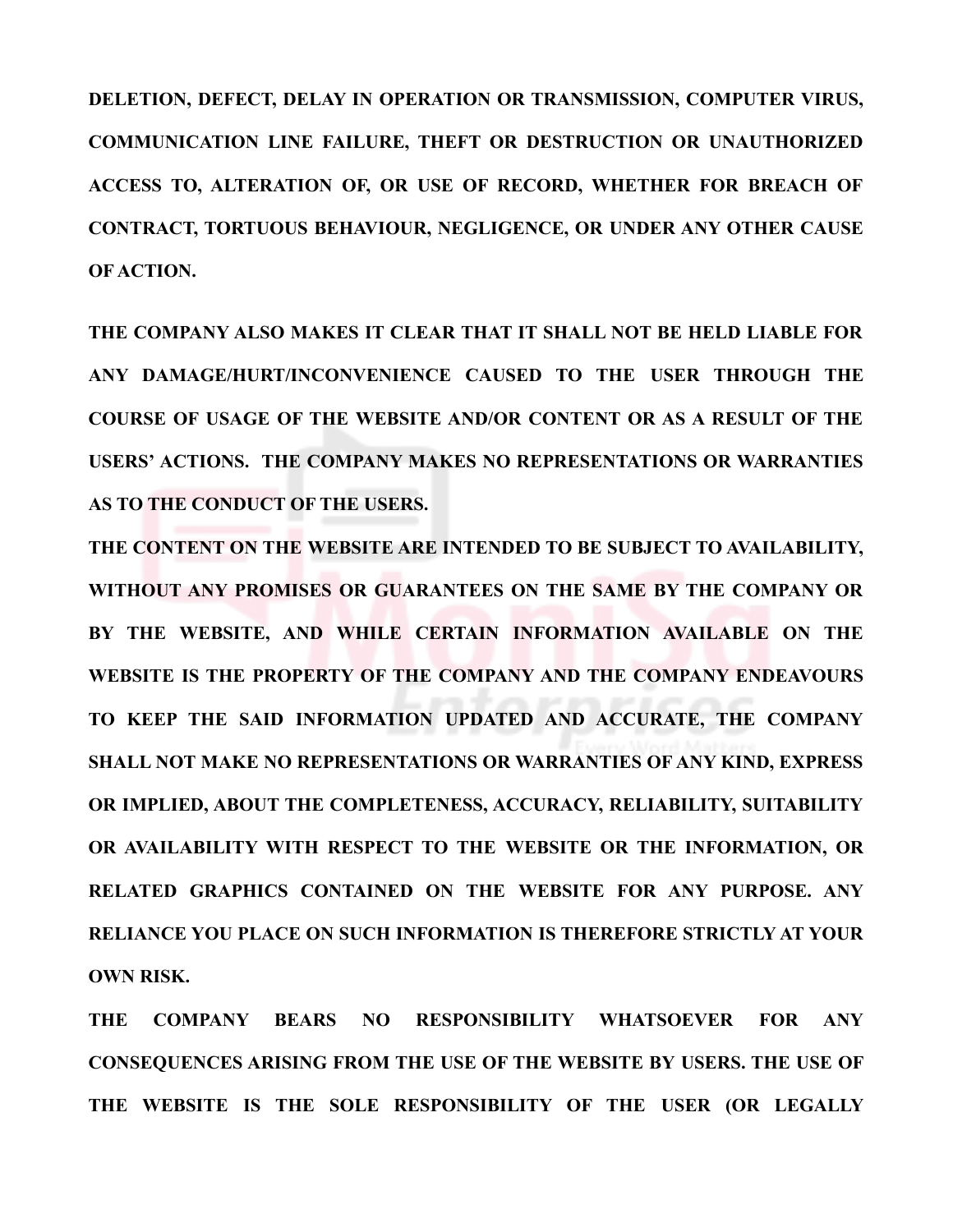**AUTHORISED PERSON ON BEHALF OF THE USER), AND IN CASE OF ANY NEGLIGENCE ON THE PART OF THE USER IN ACTING ON THE SAME SHALL NOT BE CONSTRUED AS IMPOSING ANY LIABILITY, DIRECT OR INDIRECT, ON THE COMPANY/WEBSITE.** 

**THE COMPANY SHALL DISCLAIM ALL RESPONSIBILITY AND OWNS NO LIABILITY TO USERS FOR ANY OUTCOME (INCIDENTAL, DIRECT, INDIRECT OR OTHERWISE) FROM THE USE OF THE WEBSITE. IN NO EVENT WILL THE COMPANY BE LIABLE FOR ANY LOSS OR DAMAGE INCLUDING WITHOUT LIMITATION, INDIRECT OR CONSEQUENTIAL LOSS OR DAMAGE, OR ANY LOSS OR DAMAGE WHATSOEVER ARISING FROM LOSS OF DATA OR PROFITS ARISING OUT OF, OR IN CONNECTION WITH, THE USE OF THE WEBSITE.** 

**THROUGH THIS WEBSITE, YOU ARE ABLE TO LINK TO OTHER WEBSITES WHICH ARE NOT UNDER THE CONTROL OF THE COMPANY. WE HAVE NO CONTROL OVER NATURE, CONTENT AND AVAILABILITY OF THOSE SITES. THE INCLUSION OF ANY LINKS DOES NOT NECESSARILY IMPLY A RECOMMENDATION OR ENDORSE THE VIEWS EXPRESSED WITHIN THEM. EVERY EFFORT IS MADE TO KEEP THE WEBSITE UP AND RUNNING SMOOTHLY. HOWEVER, THE COMPANY TAKES NO RESPONSIBILITY FOR, AND WILL NOT BE LIABLE FOR, THE WEBSITE BEING TEMPORARILY UNAVAILABLE DUE TO TECHNICAL ISSUES BEYOND OUR CONTROL. TO THE MAXIMUM EXTENT PERMITTED BY APPLICABLE LAW, THE COMPANY WILL HAVE NO LIABILITY RELATED TO USER CONTENT ARISING UNDER INTELLECTUAL PROPERTY RIGHTS, LIBEL, PRIVACY, PUBLICITY, OBSCENITY OR OTHER LAWS. WEBSITE ALSO DISCLAIMS ALL LIABILITY WITH RESPECT TO THE MISUSE, LOSS, MODIFICATION OR UNAVAILABILITY OF ANY USER CONTENT.**